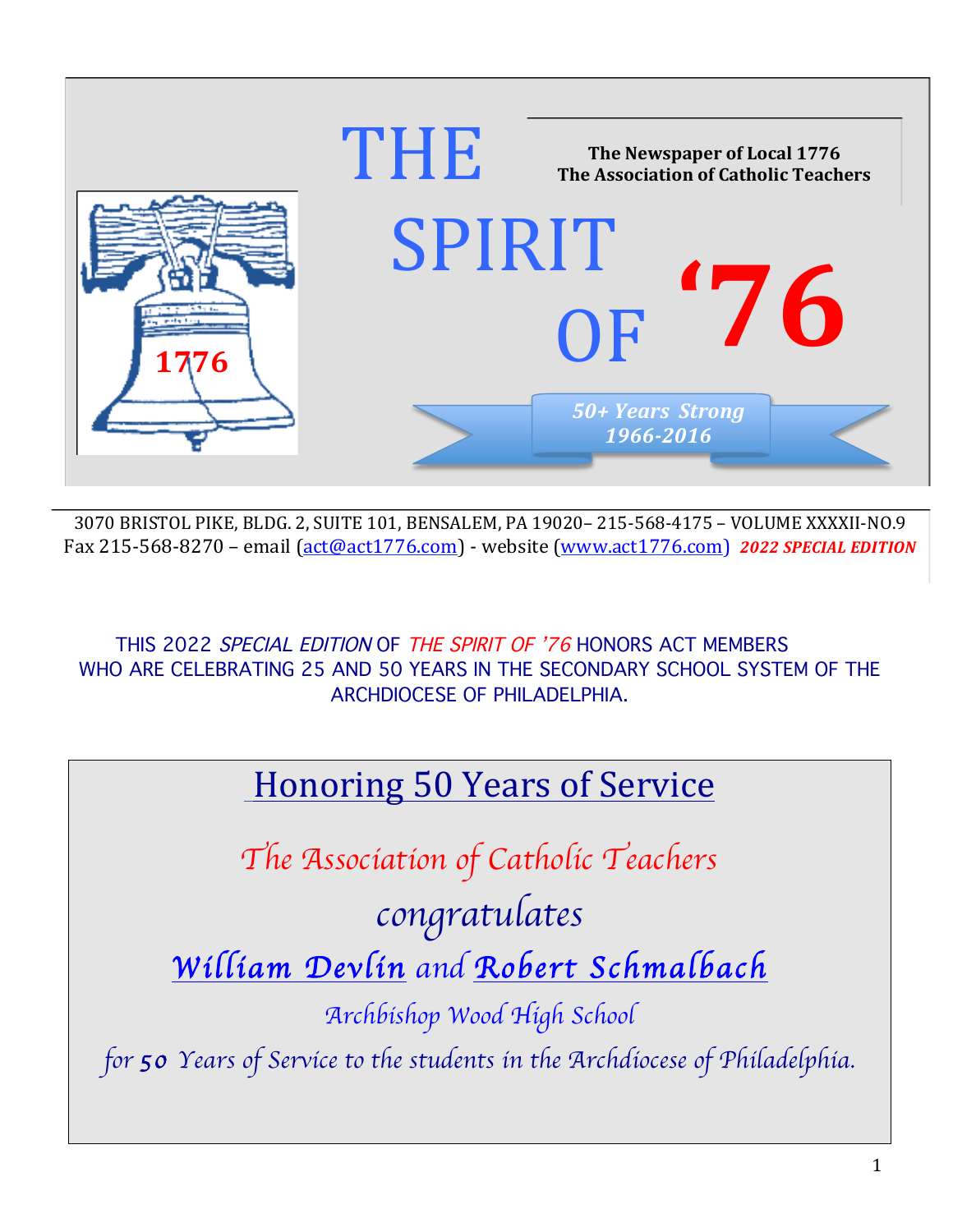# **Honoring 50 Years of Service**



Pictured above left: ACT Senior Delegate, Joe Webb (L) presents **William Devlin** (R) Archbishop Wood High School with a plaque, honoring his 50 years of service to the students in the Archdiocese of Philadelphia.

#### **50 YEARS OF DEDICATED SERVICE**

Pictured above right: **Robert Schmalbach**, Archbishop Wood High School, receives his plaque for 50 years of service to the students of the Archdiocese of Philadelphia.

Congratulations!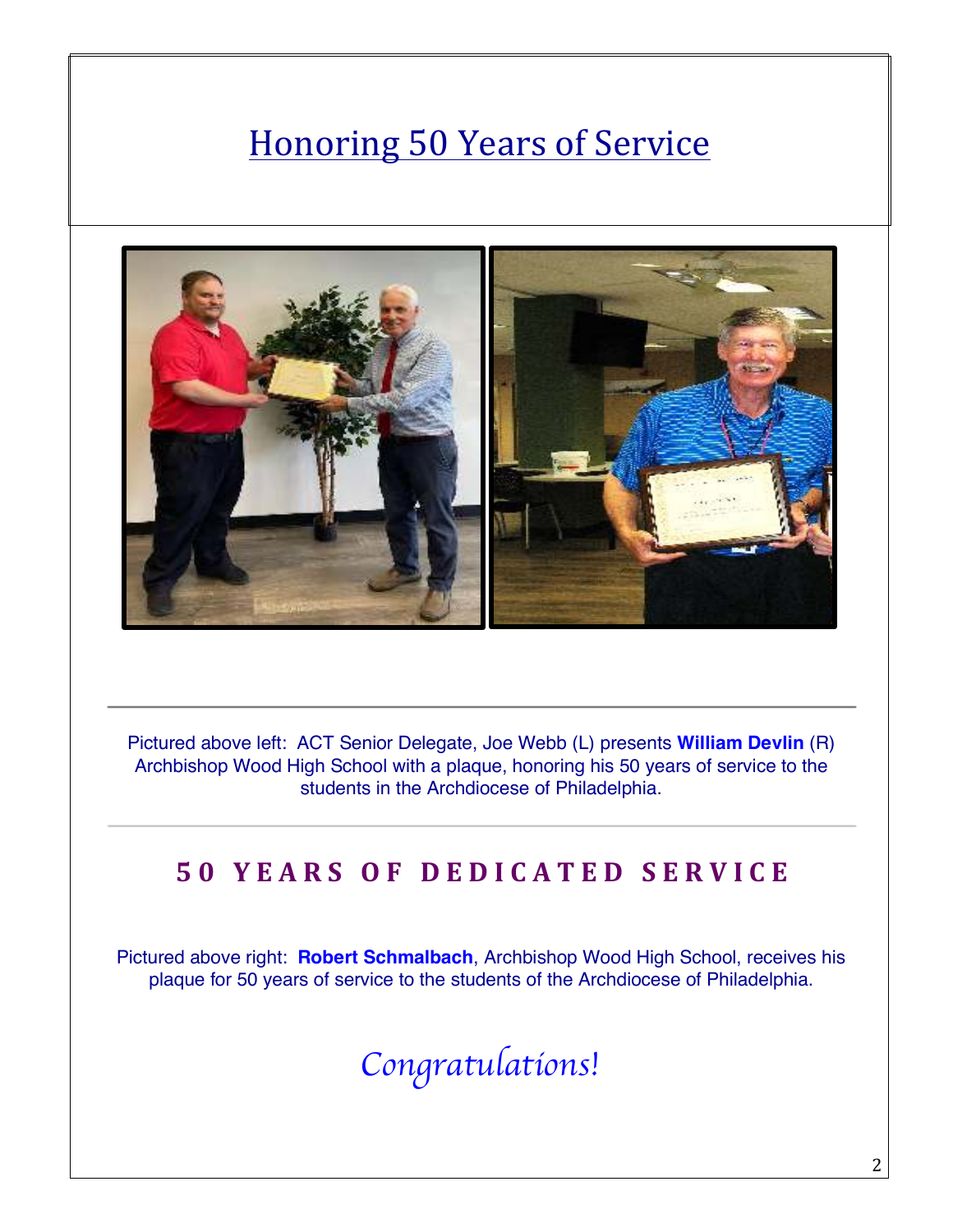#### **HONORING 25 and 50 YEARS OF SERVICE**



Pictured above with ACT President, Irene Tori are Archbishop Wood teachers, Robert Schmalbach, who is celebrating 50 years of service, and Candace Morris who is celebrating 25 years of service.



Pictured above with ACT President, Irene Tori, are Father Judge teachers, Michael Campellone and Michele Purcell. Both teachers are celebrating 25 years of service to the students of the Archdiocese of Philadelphia.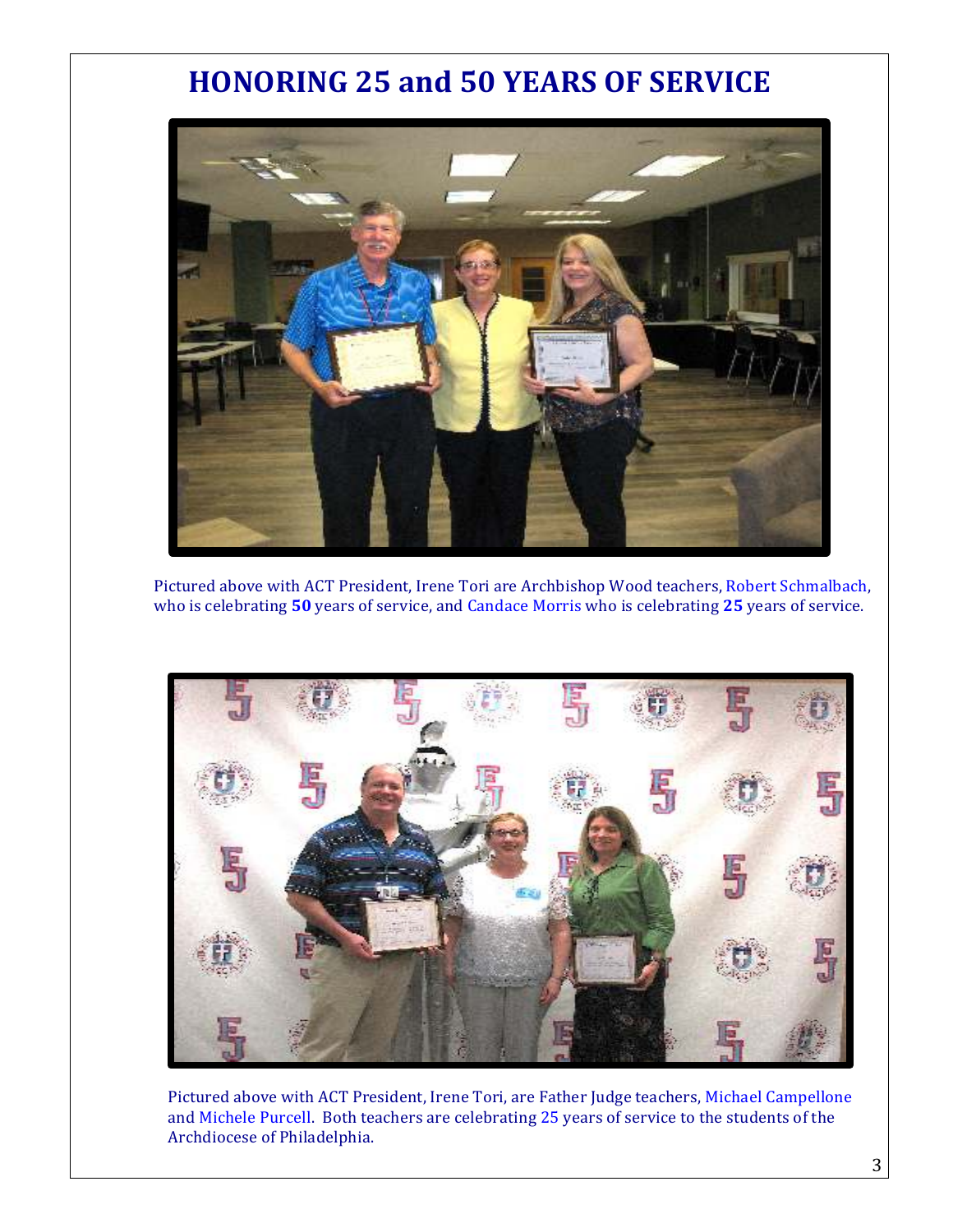

Pictured top left with ACT President, Irene Tori, is Amy MacKay, Lansdale Catholic High School. Pictured top right with ACT President, Irene Tori, is Christine Hanley-Maldonado, Conwell-Egan Catholic High School, and pictured bottom center with ACT President, Irene Tori, is Mary Ann Thompson, Bishop Shanahan High School.

> All three teachers are celebrating 25 years of service to the students in **the Archdiocese of Philadelphia. Congratulations!**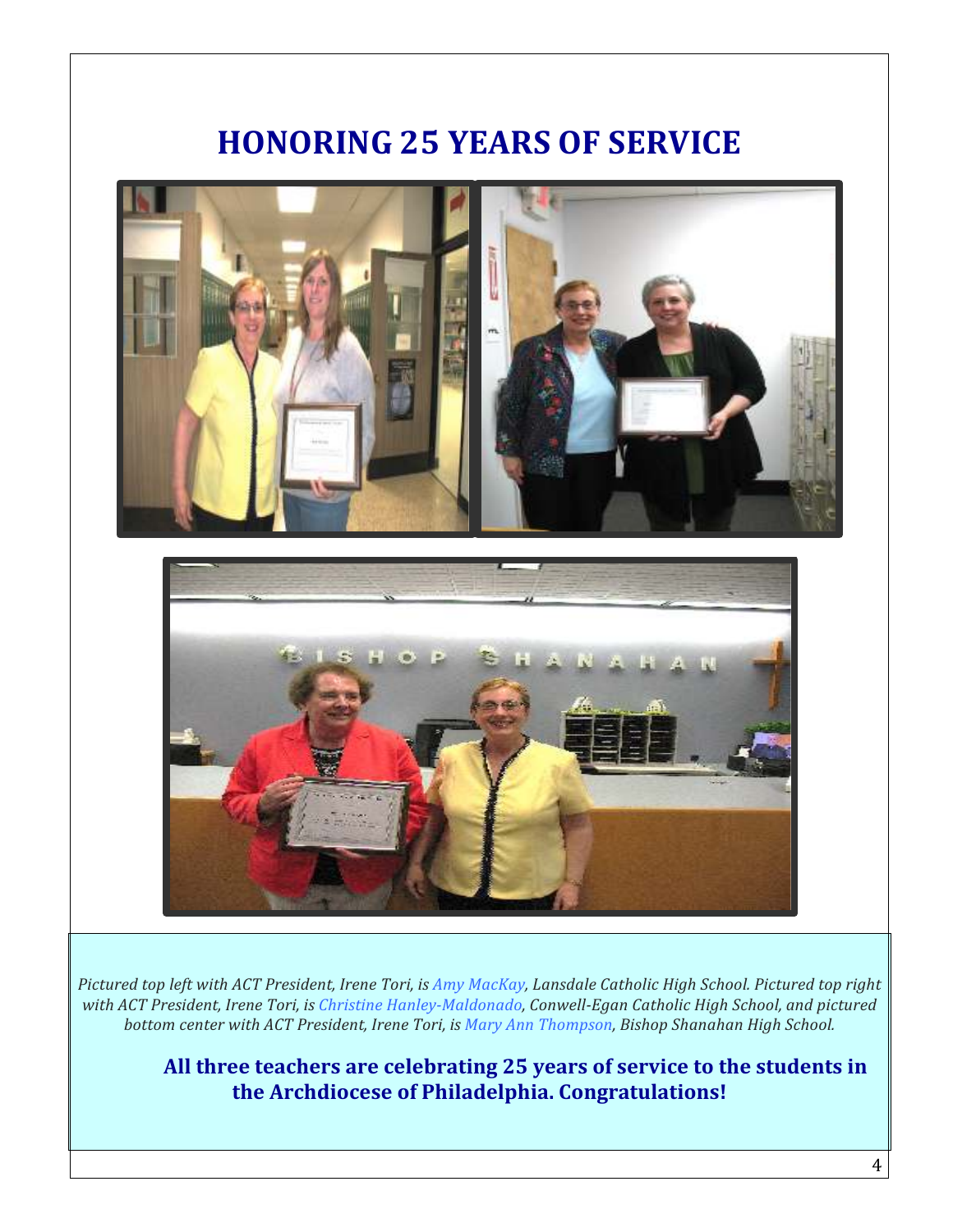

*Pictured above left to right: Mary Clifford, ACT President, Irene Tori, and Kristie McGovern. Mary and Kristie are teachers at Saint Hubert High School. They are celebrating 25 years of service to the students of the Archdiocese of Philadelphia.* 

**Congratulations, Mary and Kristie!**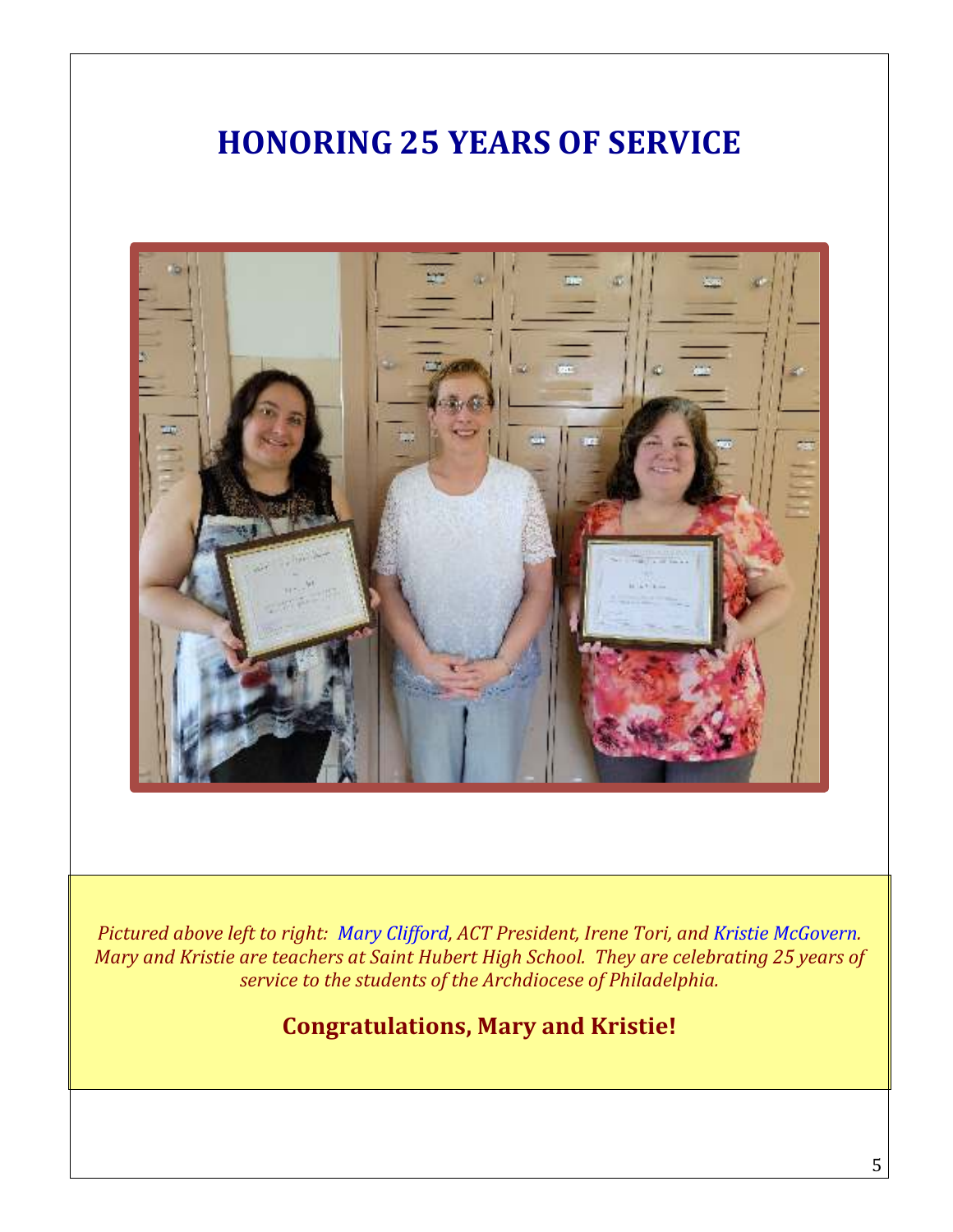

The above Archbishop Ryan teachers are celebrating 25 Years of Service to the students of the Archdiocese of Philadelphia. Pictured left to right with ACT President, Irene Tori, *are William Finnegan, Victoria Gradel, and Anthony Salvatore.*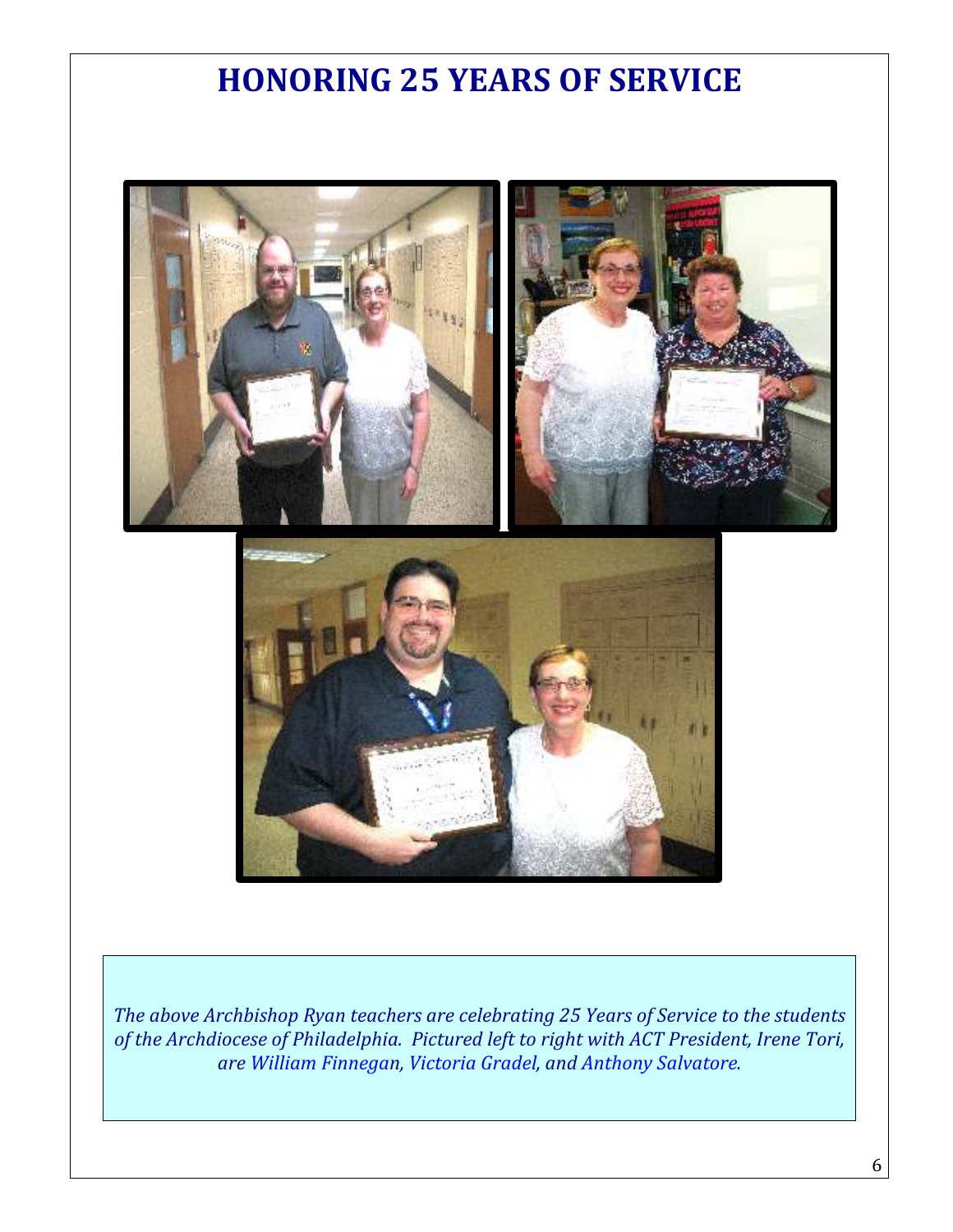

*Pictured above are Cardinal O'Hara teachers, Robert Wills and Stephanie Cawley. Both teachers are celebrating 25 Years of Service to the students of the Archdiocese of Philadelphia. Congratulations!*



*Pictured above with ACT President, Irene Tori, is Robert Hill, Roman Catholic High School, who is celebrating 25 Years of Service to the students of the Archdiocese of Philadelphia. Congratulations!*